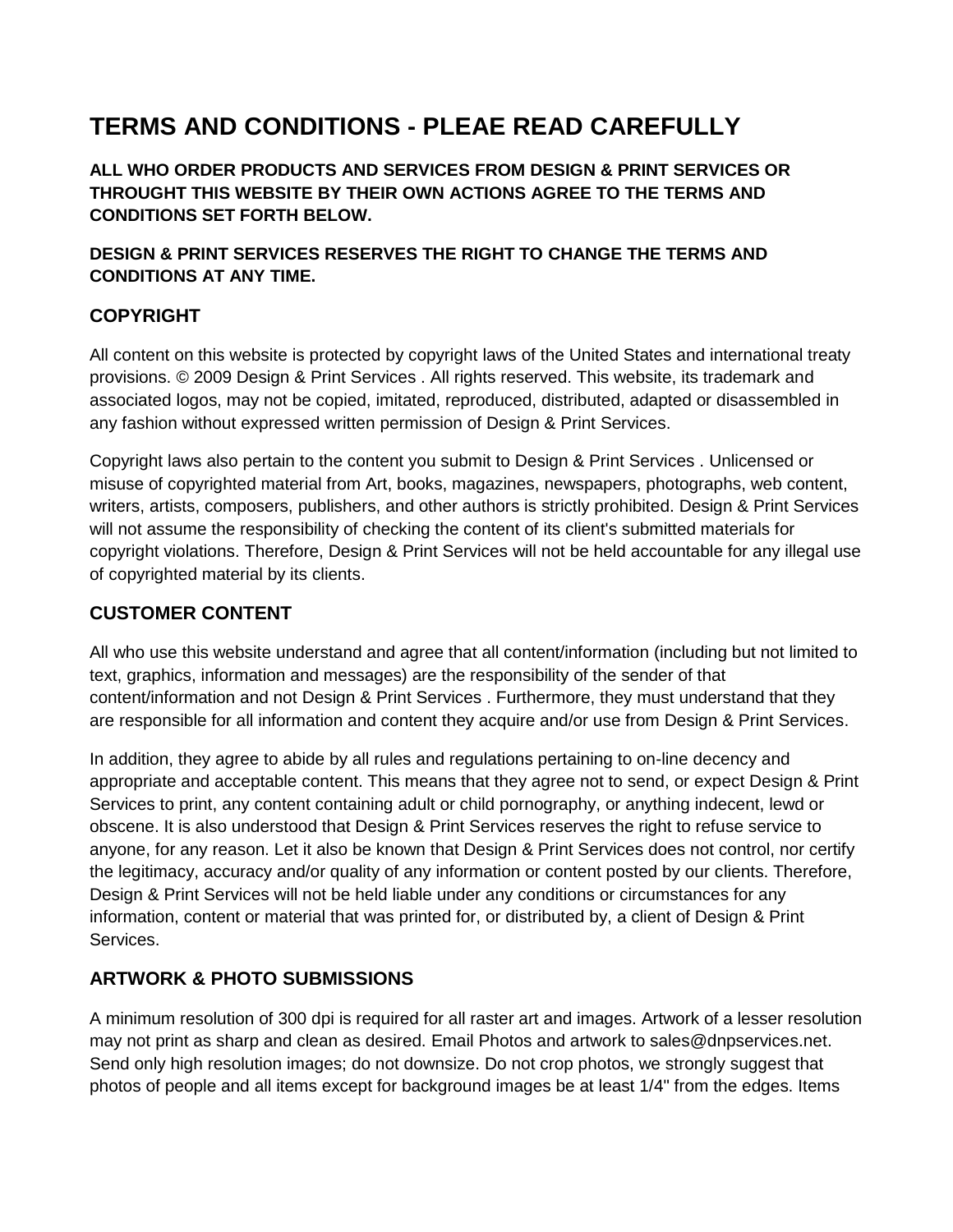falling closer to the edges may get cut off. Our Art Department will crop and arrange photos on business cards.

If photo add-ons are required or customer supplied artwork requires technical or design re-work, charges may apply. Customers may elect to fix the files themselves and avoid these charges.

PLEASE NOTE: ANY SUPPLIED MEDIA WILL NOT BE RETURNED. PLEASE DO NOT SEND ANY ORIGINAL MEDIA.

## **COLOR PROOFING & MATCHING**

Design & Print Services cannot be held responsible for matching colors to how they appear on your computer screen. For color matching on graphics or backgrounds, please send CMYK or RGB color numbers. PDF proofs are provided to insure display layout, text accuracy, and image placement and proportion, but not color correctness. The appearance of printed colors may also be affected by UV coating, therefore, Design & Print Services cannot be held responsible for final color appearance of UV-coated products.

## **ORDERS & PROOFS**

It is the client's responsibility to review the final proof and layout of all orders prior to actual printing. Note: *PDF proofs are generated and sent normally within 1 to 2 business days from the time the order was entered and payment arranged.* Please review your proof carefully prior to completing your order. Design & Print Services will not accept responsibility for submitted typographical errors, errors in spelling, grammar, punctuation, graphics, fonts or content. If you find errors on your proof, reply with the corrections needed. The corrections will be made and another proof sent.

**NOTE: Once the final proof has been approved by the client, no further changes can be made to the order. Because of the automation of our system, once the order has approved and submitted for print it may not be changed or cancelled.** 

#### **ORDER CANCELLATION**

Customers may cancel orders at any time prior to start of production. Once production has started all sales are final. If the order is cancelled before production has started but after it has been paid for, credit card fees may apply.

#### **RETURNS AND REFUNDS**

Customer orders have no re-sale value. Therefore, ALL SALES ARE FINAL. If an error is verifiably due to Design & Print Services , we will re-print the order at our expense. Any defect/s discovered in your shipment must be reported to Design & Print Services within 30 days of your order's receipt. To qualify for a free replacement order, you must return your product (at your own expense) within 35 days from the time the product was delivered. All Charges related to expedited orders (rush printing or shipping) are NON REFUNDABLE UNLESS UPS/FEDX FAILS DELIVERY OR DELIVERS DAMAGED PRODUCT. ANY CREDIT DUE WILL BE PROCESSED WITHIN 4 to 6 WEEKS. If a change is made to an existing order that results in a credit, the customer will receive a refund for the